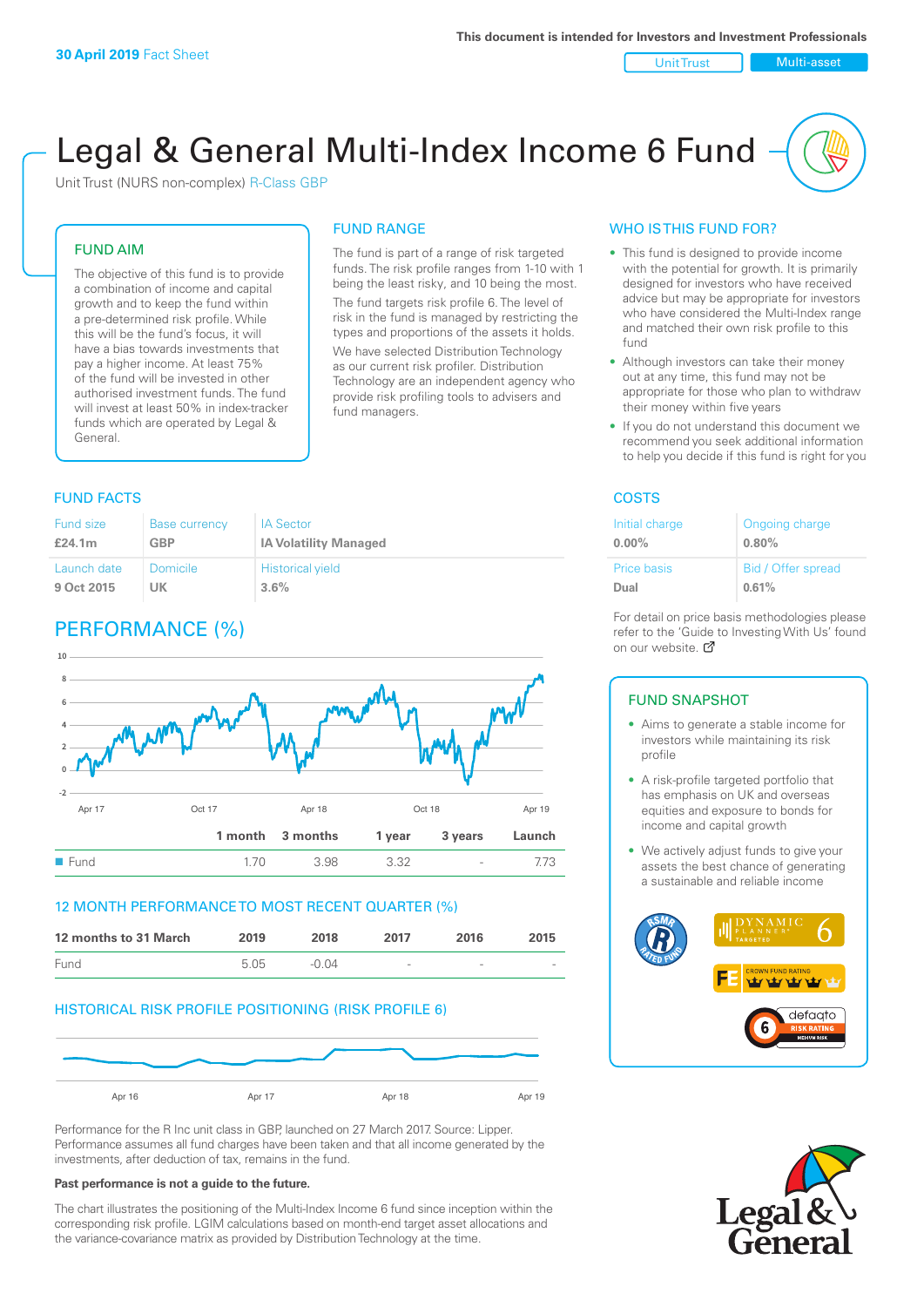### Legal & General Multi-Index Income 6 Fund

Unit Trust (NURS non-complex) R-Class GBP

### PORTFOLIO BREAKDOWN

All data source LGIM unless otherwise stated. Totals may not sum due to rounding.





#### FUND MANAGERS

The fund managers have responsibility for managing the multi-index fund range. They are part of the Multi-Asset Funds (MAF) team in LGIM. This team focuses on designing and managing multi-asset funds that are tailored to match the specific objectives of various client types. The team sits within a wider Asset Allocation team which combines both depth of experience with a broad range of expertise from different fields, including fund management, investment consulting and risk management roles.

### TOP 10 HOLDINGS (%)

| iShares UK Dividend UCITS ETF                                    | 10.4 |
|------------------------------------------------------------------|------|
| <b>L&amp;G UK Index Trust</b>                                    | 10.3 |
| L&G Emerging Markets Government Bond (US\$) Index Fund           | 8.0  |
| L&G US Index Trust                                               | 6.8  |
| L&G Emerging Markets Government Bond (Local Currency) Index Fund | 6.7  |
| L&G High Income Trust                                            | 6.0  |
| <b>L&amp;G Pacific Index Trust</b>                               | 4.8  |
| L&G Global Emerging Markets Index Fund                           | 4.8  |
| L&G European Index Trust                                         | 4.7  |
| iShares Euro Dividend UCITS ETF                                  | 44   |